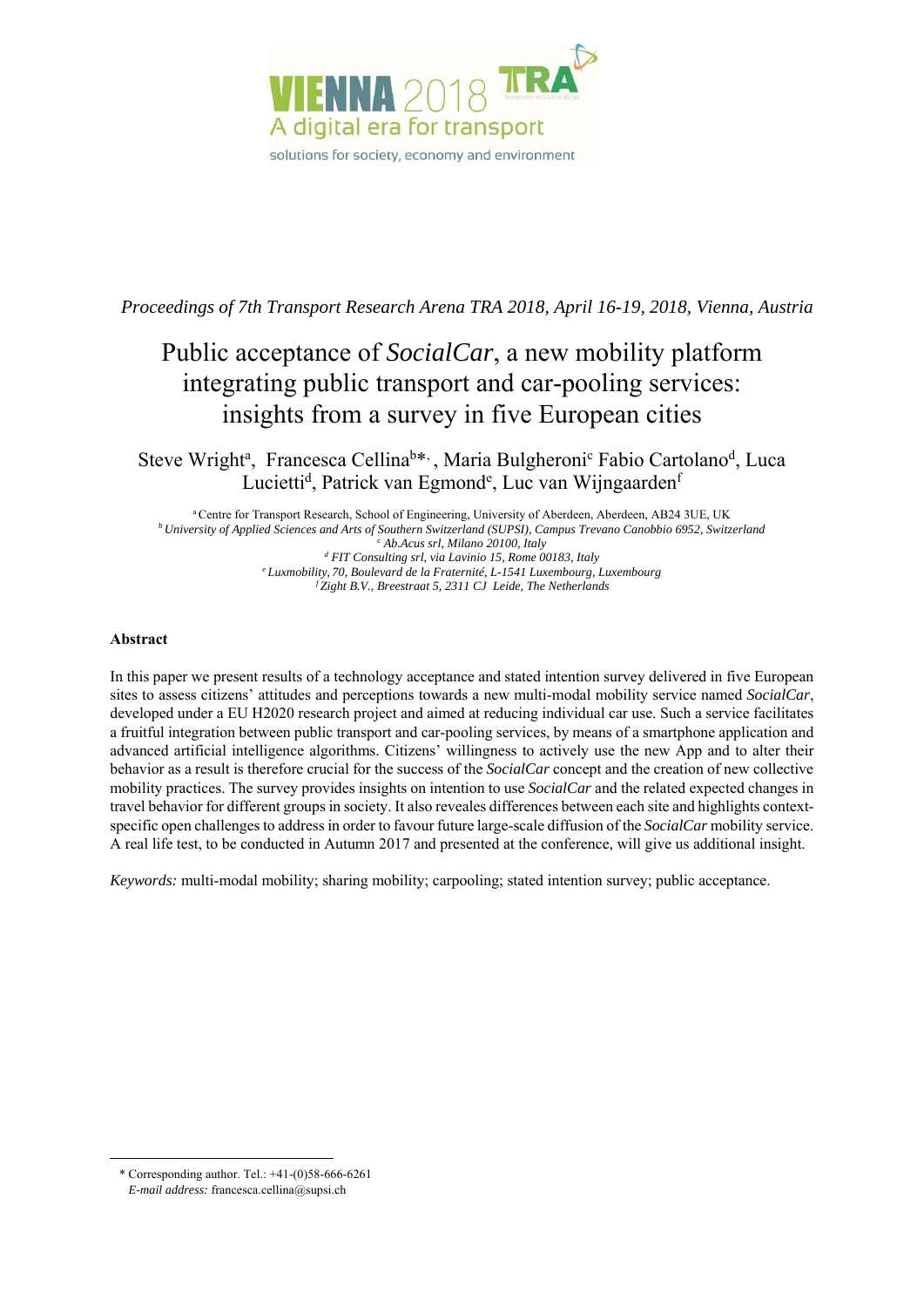#### **1. Introduction**

Current mobility patterns are dominated by individual car use. How can we stimulate people to change their mobility behaviour and opt for other means of transport? One of the elements most citizens mention as a critical barrier to change, is the lack of adequate public transport (PT) options, both in terms of access to stops, frequency of the routes and flexibility and easiness of the interchanges (see for example Cellina et al., 2016). Seeking for alternatives to individual car use by relying on PT alone, in fact, often imposes lengthy walks to/from PT stops, followed by convoluted and time-consuming multi-leg journeys, which are not convincing as viable alternatives to door-to-door car routes. Alternatives such as (dynamic) car-pooling or ridesharing are instead gaining popularity, though they are not always available, since matches between demanded and offered trips are not easy to be found, if a critical mass of user is not reached (see for example Handke and Jonuschat, 2013).

In such a framework, *SocialCar* overcomes the traditional competition between private and public modes of transport, envisioning instead a fruitful collaboration among them: it develops the integration between PT and carpooling services, exploiting real time traffic data and automatically processing them by artificial intelligence algorithms. *SocialCar* envisions a sort of a "Public-Private-People Partnership" for urban transport, as defined by Majamaa et al. (2008), where PT companies, car-pooling companies and citizens collaborate to the co-production of a new mobility service, which offers multi-modal, time-effective and flexible on-demand mobility options. Such services are offered by means of a smartphone App, which allows planning, booking and (wherever possible) payment for multi-modal trips, combining rides offered by other citizens with regular PT. While technology enabled carpooling/ridesharing is an emerging and rapidly growing travel option, its use is still not commonplace. Combining carpooling with PT is a relatively untried concept, which opens up the potential for many more travelers to find a combined mode match between their origin and destination, where single mode journeys options using only PT or only carpooling do not exist. However, public attitudes to new services and combined multi-modal travel are not always positive, due to resistance to change over established habits, lack of familiarity with untried services and additional perceived risks associated with interchanging from one mode/service to another. Therefore, analyzing the level of public acceptance of the *SocialCar* system before offering it on the market is essential. To gain understanding on such a public acceptance, we developed a stated intention survey, based on the Technology Acceptance Model (TAM) framework, and delivered it in five different European cities: the cities of Brussels (Belgium), Edinburgh (Scotland), Zagreb (Croatia), Torino (Italy) and the Canton Ticino region (Switzerland). Results of the survey will be backed-up and confirmed by data arising from a real-life testing of the whole *SocialCar* system, which at the time of writing (Autumn 2017) is ongoing. Final results including elements from both the survey and the field test will be presented at the TRA 2018 conference.

After an introduction to the *SocialCar* technology (Section 2), in this paper we focus on the stated intention survey we developed for *SocialCar* (Section 3), illustrate how it was distributed to the population and present the results obtained. In particular, we provide specific insights on intention to use *SocialCar* and expected changes in mobility behaviour for each site, also highlighting similarities and differences between sites (Section 4). We also discuss if and how the results obtained can be related to factors such as previous experience using carpooling services and with use of smart phones/App technology. We conclude by commenting on the limitations of such an approach and by identifying open challenges to be addressed in order to favour future large-scale diffusion of the *SocialCar* mobility service (Section 5).

## **2. The** *SocialCar* **technology**

In the context of the sharing economy, web and App-based travel assistance services quickly spread, frequently triggering changes to the operational models of conventional transport providers, such as PT providers and taxi companies, by promoting greater cooperation and flexibility. From initial *trip or journey planners* (Internet and mobile Applications assisting users in searching for the best route from an origin to a destination at a given moment and with a specific mode of transport, based on travelling time, cost or environmental impact), such services evolved in *mobility aggregators* (multi-modal journey planners, exploiting dynamic map-matching models and real-time location based services). They are expected to further evolve in *Mobility as a Service (MaaS) schemes* (Kamargianni et al, 2016; Mulley, 2017), that are able to satisfy users' major transportation needs, by offering mobility packages including access to PT, ridesharing, bike and car-sharing and taxis: with the convenience of a single payment point, *MaaS* schemes create viable alternatives to car ownership. The *SocialCar* system lies in this framework, in between an *aggregator* and a *MaaS* provider. Table 1provides an overview of the characteristics of the most used travel assistance services/Apps we identified in 2017 in a desk-based research at the international level, compared to *SocialCar*.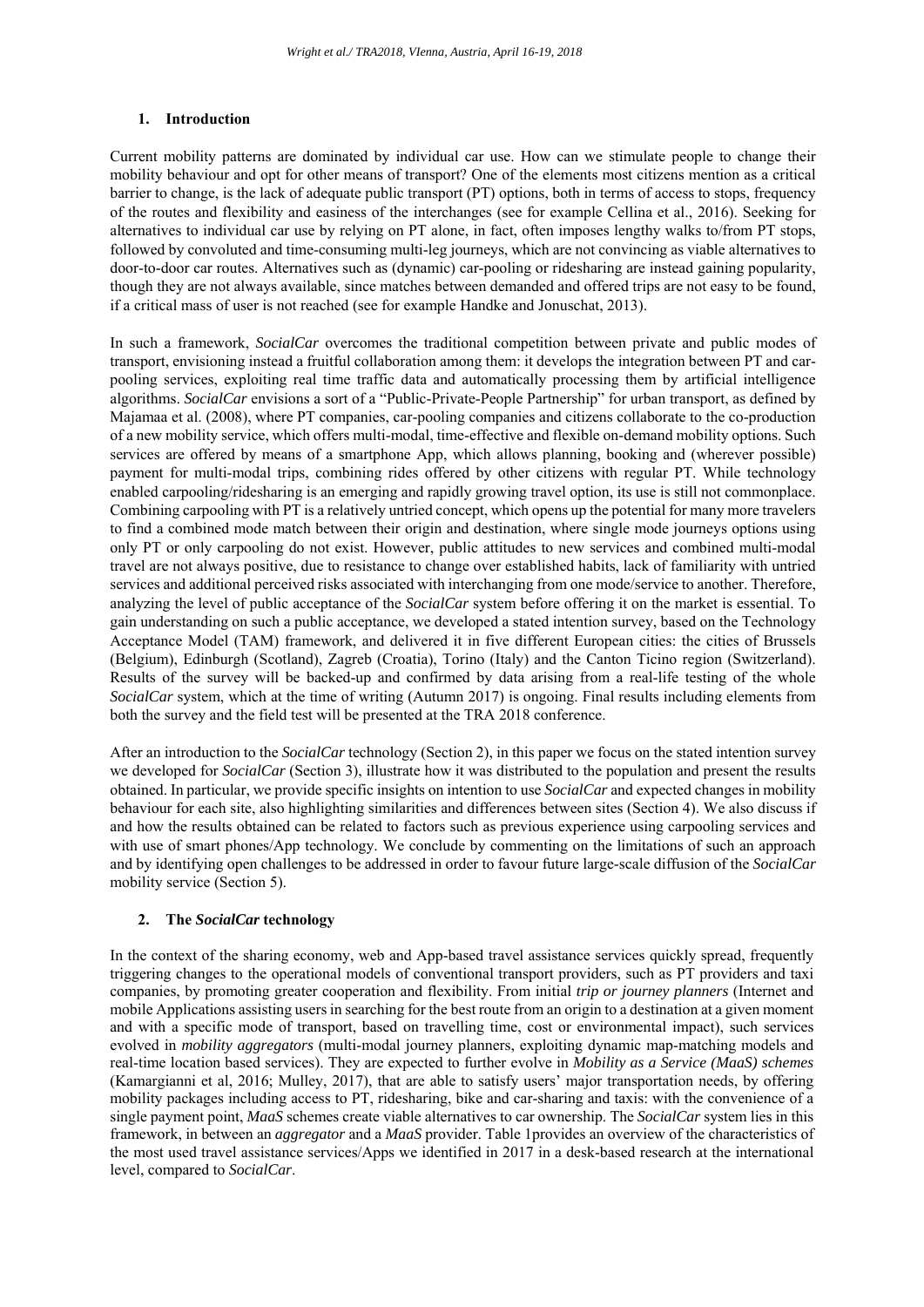In more detail, *SocialCar* allows users to offer and seek for a ride, by means of a smartphone App, available for Android and iOS operating systems. The App has recently been rebranded as *RideMyRoute*, though for the sake of simplicity here we will refer to it as the *SocialCar* app. After logging in and shortly specifying their profile preferences, both as "drivers" and as "passengers", *SocialCar* allows user to either offer a ride or to ask for a ride from point A to point B. When users seek for a journey, a multi-modal route planning engine is activated, which takes into account walking possibilities, PT time-tables, car rides offered by other users and any disruption in the related time schedules, by exploiting real time traffic information, even provided by other users by means of social networks. Real time route planning and ride matching algorithms used by the system are presented in Jamal et al. (2016). As a result, they provide the user with a number of full-length trip proposals, that usually include both carpooling and PT legs. This allows to combine the flexibility of carpooling services with the advantages offered by existing PT services; e.g. a network of low cost services which provide connection to the main trip attractors. Fig. 1 shows some App screenshots.

To simplify the user mobility experience and to reduce the risk of missing connections due to traffic or any other reason for delay, carpooling legs are only offered either at the beginning or at the end of the whole trip. In between, PT and walking legs are offered. If more options are found, users are allowed to order them by overall travel time or cost (estimated by the system). While travelling, real-time updates are provided on the status of each leg of the journey, providing advance warning if delays or incidents are likely to disrupt their journey. In such situations the App can suggest alternative options to avoid or minimize the disruption, thus reassuring travelers that connections will be met. Finally, to overcome resistance to carpooling due to the fear of sharing rides with strangers, a user feedback and rating system is included, directly connected with social networks: after every ride, users are requested to rate their travel companion and can share the assessment on Facebook.

Table 1. Functionalities offered by the most used travel assistance services/Apps identified in a market review in 2017.

| Travel assistance service/ | Intermodal | Integrated booking | Real-time        | Real-time travel | Travel cost | Travel time |
|----------------------------|------------|--------------------|------------------|------------------|-------------|-------------|
| App                        | journeys   | and payment        | journey planning | updates          | estimate    |             |
| City Mapper                | X          |                    | л                | X                | x           | X           |
| Google Maps                | X          |                    |                  | X                |             | X           |
| Uber                       | X          | X                  |                  |                  | X           |             |
| Waze                       | X          |                    | X                | X                |             | X           |
| Moovit                     | X          |                    | X                | X                |             | X           |
| Moovel                     | X          | X                  | X                | X                | X           | X           |
| GoMore                     |            | X                  |                  |                  | X           |             |
| <i>SocialCar</i>           | X          |                    | л                | л                | x           | X           |



Fig. 1 Screenshots of the *SocialCar* App: a) passenger asks for a ride; b) available options found; c) trip legs of a selected option.

#### **3. The Survey Design**

#### *3.1 Structure and contents of the survey*

The objective of this survey was threefold:

- 1. To understand the most important *SocialCar* App features in influencing citizens intention to use the App.
- 2. To get an indication of the proportion of travellers who state an intention to use the *SocialCar* App and to understand the extent to which its use is likely to change their mobility behaviour.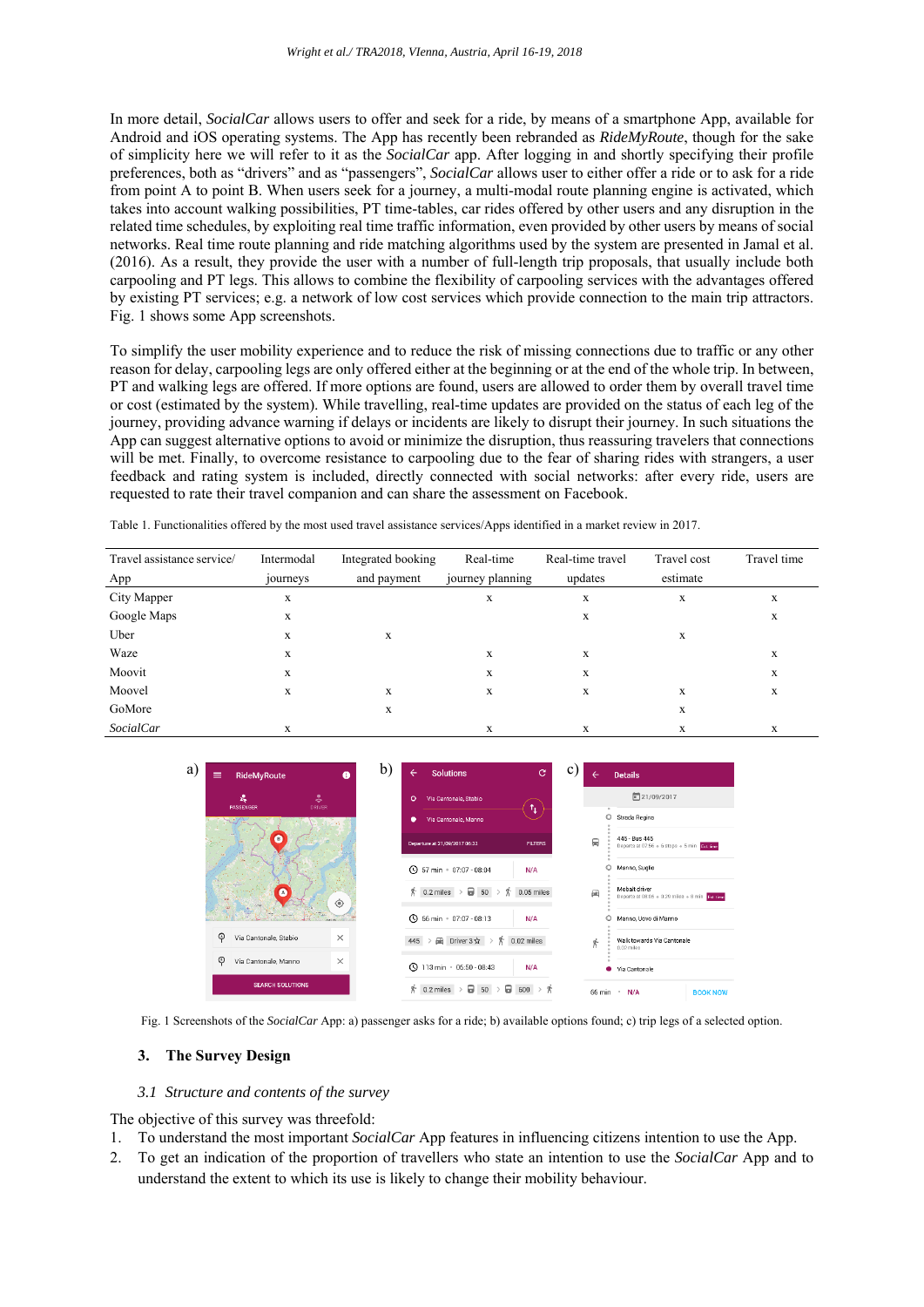3. To identify if there are any differences in factors influencing traveller's intention to use *SocialCar* (and the subsequent changes in mobility behaviour) by demographic variables, current mobility habits and familiarity with smartphone technology.

To meet the first objective, a set of questions were included based on the Technology Acceptance Model (TAM), developed by Davis et al. (1989) and cited in most of the research that deals with user acceptance of technology (Chutter, 2009). TAM describes a well-established and accepted methodology to understand the relative extent to which different factors influence intention to use new technologies. According to TAM, "Perceived Ease of Use" (PEOU) and "Perceived Usefulness" (PU) are the most important determinants of actual system use, since they directly influence "Intention to Use". Davis defines perceived usefulness as the prospective user's subjective probability that using a specific Application system will enhance his or her job or life performance. Perceived Ease of Use can be defined as the degree to which the prospective user expects the target system to be free of effort. TAM was originally developed to understand the factors which influence intention to use new technologies introduced in the workplace and was first developed when PC word processors were replacing typewriters in offices. Over time it has evolved and extended to be used in other environments where new technologies are being introduced and where other factors influence intention to use the technology. Although recent literature applied TAM to mobile technologies, most of the early work in this field is related to intention to use a smartphone. While this has some relevance for *SocialCar*, we are probably past this stage, as smartphone penetration across Europe has reached an average of 60% of all adults (and over 80% of under 35's) (Poushter, 2016). Kaasinen et al (2011) present a modified technology acceptance model customized for mobile services (TAMM), which is relevant for *SocialCar* and was therefore (partly) adopted in our survey. In particular, TAMM also identifies that "Trust" and "Experience" play an important role for user acceptance. In the *SocialCar* context, experience can refer to journey planning services/Apps, use of smartphones or carpooling.

To meet the second objective, we included a set of stated intention questions aimed at eliciting respondents attitudes on their likelihood of using the *SocialCar* App and the related "Impact of use", in terms of their likelihood of using PT more, carpooling more and driving less.

To meet the third objective, questions relating to social-demographic variables (gender, age, income) and the level of comfort using smartphone App technology (possible answers ranging from "poor" to "excellent") were included as well. Finally, respondents were also asked to provide travel details for their most frequent journey (mode of travel, travel duration, time of day of travel, origin/destination, congestion levels on trip, purpose of trip) and to identify what would motivate them most to change their travel behaviour (possible answers being "lower cost", "less travel time", "more convenience", "more reliability", "improved journey information", "environmental concerns", "health related considerations").

Fig. 2 shows the TAM-based model we referred to in our survey and the questions we offered in the questionnaire. In order to complete it, respondents needed to have a feel of what the *SocialCar* App could offer them and how it would look. As the App was not yet available at the time of the survey (end March 2017), we opted for showing a short video which highlighted its main features and functionalities, introducing them through mock-ups. The video was developed in order that the most important features of the App could be shown without any positive or negative bias, and was at first developed in English (https://www.youtube.com/watch?v=AYTHAWSlWFA). While the English version was used in Edinburgh and Brussels, translation in the local language were made for Canton Ticino and Torino (Italian) and for Zagreb (Croatian).



Fig. 2 The TAM-based questions we used to assess stated Intention to use the *SocialCar* App and the related Impact of use.

## *3.2 Delivery of the survey*

In each site, delivery of the *SocialCar* questionnaires was organized with the twofold aim of (i) maximizing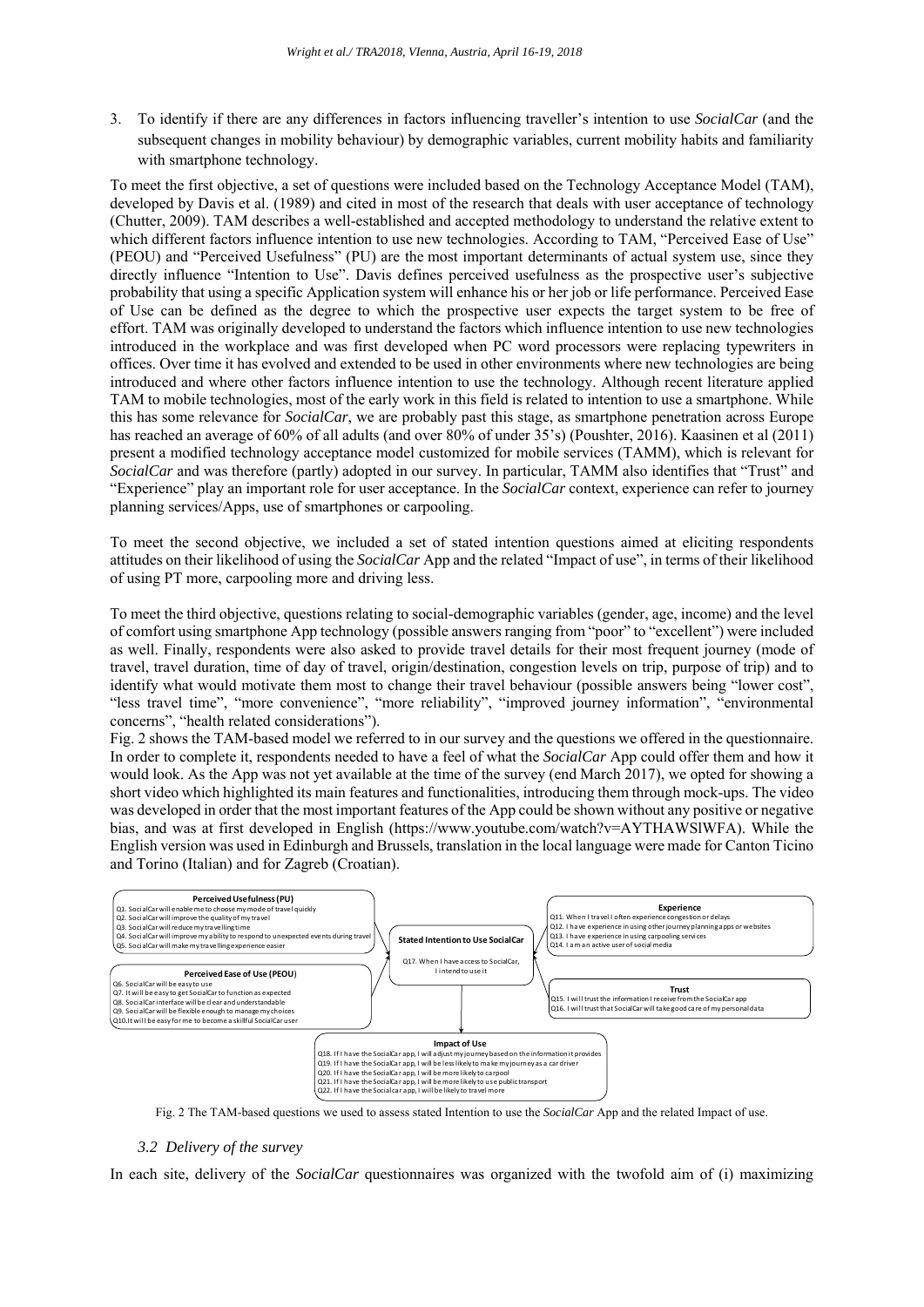response rates and (ii) getting responses from a representative sample of users. In particular, target respondents had to be representative of the average population, both regarding their socio-economic features (age, gender, income) and their mobility patterns (purposes of trips, preferred modes of travel, car ownership): a mix of respondent's profiles was sought, to give a fair reflection of the need for, and usefulness of, the *SocialCar* service for differing trips. A target of at least two hundred responses was set for each site, with an absolute minimum of one hundred completed responses required from each site.

To this purpose, we adopted a three-pronged approach: (i) direct email contacts by the project partners (universities, cities and companies) to their employees, (ii) communications in newsletters of carpooling and PT services, and partner NGOs, as well as posts in their social networks, and (iii) organization of raffles for tangible prizes (random draws among all the respondents, offering 10 prizes per site, of the value of around 50 euros each). Differentiating contacts allowed us to differentiate respondents. For example, sending the questionnaire only to university students would have resulted in a disproportionate number of responses from similar types of citizens (young, tech savvy, non-car owners). Moreover, we were also looking for respondents with a mix of travel destinations, since issues associated with travelling to a city centre location may differ respect to travelling to an out of town location. By involving local PT and carpooling companies, we expected major opportunities to capture a mix of users and situations. Prizes were introduced with the aim of engaging "car-dependent" citizens, namely those social groups being the exact target of *SocialCar* services, who were not expected to be spontaneously attracted by the invitation to join a survey regarding how to reduce solo car use.

The survey was delivered as an on-line questionnaire, which included the short video illustrating the *SocialCar* service and App, for respondents to watch before answering the questions. The video was approximately four minutes long and answering the questions took around five minutes, for a total of around ten minutes. The survey went live in March 2017, when the first e-mails, newsletter and social media posts were sent out. It remained available for four weeks, during which weekly email reminders were sent to the target population, and further promotion through website news and social media posts was performed.

### **4. Results**

#### *4.1 Number and characteristics of the respondents*

Overall, 1'072 persons answered the survey (see Table 2). An overview of their socio-economic characteristics, their familiarity with the smartphone technology and elements they declared on their mobility patterns (car ownership and main mode of transport used), in shown in Fig. 3.



Table 2. Number of responses to the *SocialCar* survey, per site.

Fig. 3 Characteristics of the respondents, across the five sites.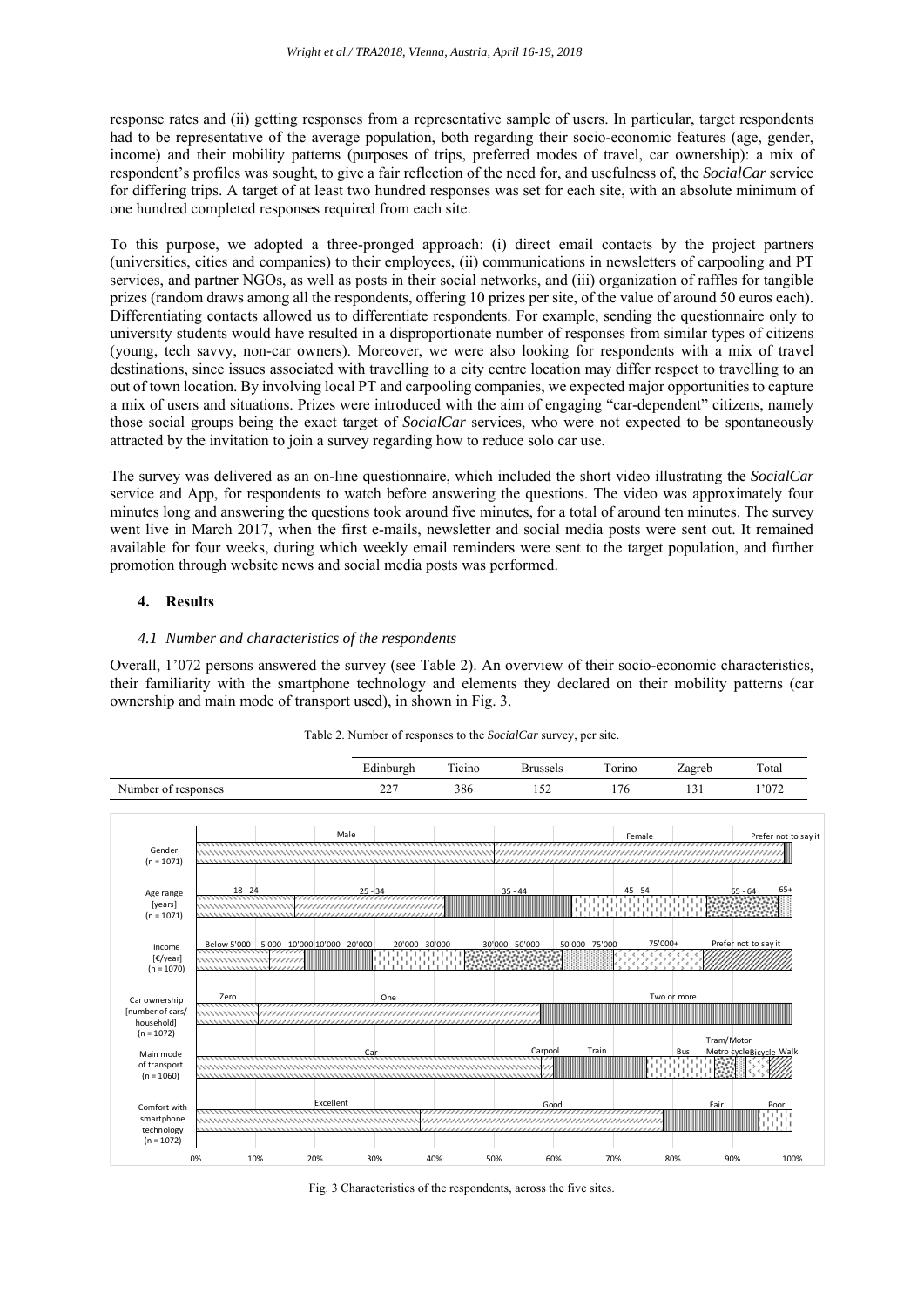#### *4.2 Factors influencing Intention to use the SocialCar App*

The questions in the TAM-based section of the survey required respondents to give answers on a 7 point Likert scale, from 1 (strongly disagree) to 7 (strongly agree). The data returned from the survey has been analysed to establish the relationships between each of the individual questions (and groups of questions related to the same variable) and the stated Intention to Use the *SocialCar* App*,* using regression analysis. Regression analysis provides a means of estimating the relationships among variables, enabling us to understand how Intention to Use *SocialCar* (dependent variable) changes, when any one of the independent variables is varied, while the other independent variables are held fixed. This allows us to understand the relative importance of each factor on influencing Intention to Use *SocialCar*.

Initially, reliability checks were performed to ensure that the questions in each grouping were appropriate. They showed strong internal consistency between the groups of questions relating to PU (Cronbach alpha score of 0.93), PEOU (Cronbach alpha score of 0.90) and Trust (Cronbach alpha score of 0.81). Any score above 0.8 is deemed to offer good internal consistency. However, weak consistency was calculated for the group of questions related to Experience (Cronbach alpha score of 0.45). As a result, Experience questions are treated as separate variables in subsequent regression analysis.

Regression analysis revealed that Perceived Usefulness (PU) is more important than Perceived Ease of Use (PEOU), which is in turn more important than Trust, in influencing intention to use *SocialCar*. In particular, the individual factors which showed most influence in intention to use *SocialCar* were:

- Q2. *SocialCar* will improve the quality of my travel (related to PU),
- Q4. *SocialCar* will improve my ability to respond to unexpected events during travel (related to PU),
- Q5. *SocialCar* will make my travelling experience easier (related to PU),
- Q10. It will be easy for me to become a skillful *SocialCar* user (related to PEOU),
- Q15. I will trust the information I receive from the *SocialCar* App (related to Trust).

Overall, including PU, PEOU and Trust, the model explained 53% of the variation in Intention to Use *SocialCar*. This is a reasonable score and suggests a rational model.

When examining the influence of the Experience variable on Intention to Use *SocialCar*, it was found that experience of regular congestion and delays outweighs experience of using carpooling or of using other journey planners or social media, in Intention to Use *SocialCar*. This suggests that having familiarity with the technology or the act of carpooling (both of which would likely lead to better PEOU scores) is less important than encountering regular congestion (which would likely lead to higher PU scores) in influencing Intention to Use *SocialCar*. This is consistent with the findings of the regression analysis above.

#### *4.3 Differences across sites in Intention to use the SocialCar App*

Results presented in the above section Apply to the combined findings from all five sites (1'072 responses). Variations in scores between sites for each of the independent variables in the regression model are illustrated in Fig. 4. In these figures an average score of 4 reflects a neutral stance. The higher the score above 4, the more the respondent is in agreement that the *SocialCar* App will be useful/easy to use/can be trusted.



Fig. 4 Average Likert scale scores of the independent variables affecting Intention to Use the *SocialCar* App and the related Impact of Use.

From Fig. 4 a) we can see that on average all sites display a positive response (i.e. values greater than 4) to each variable. All sites except for Brussels agreed more strongly that the *SocialCar* App would be easier to use than it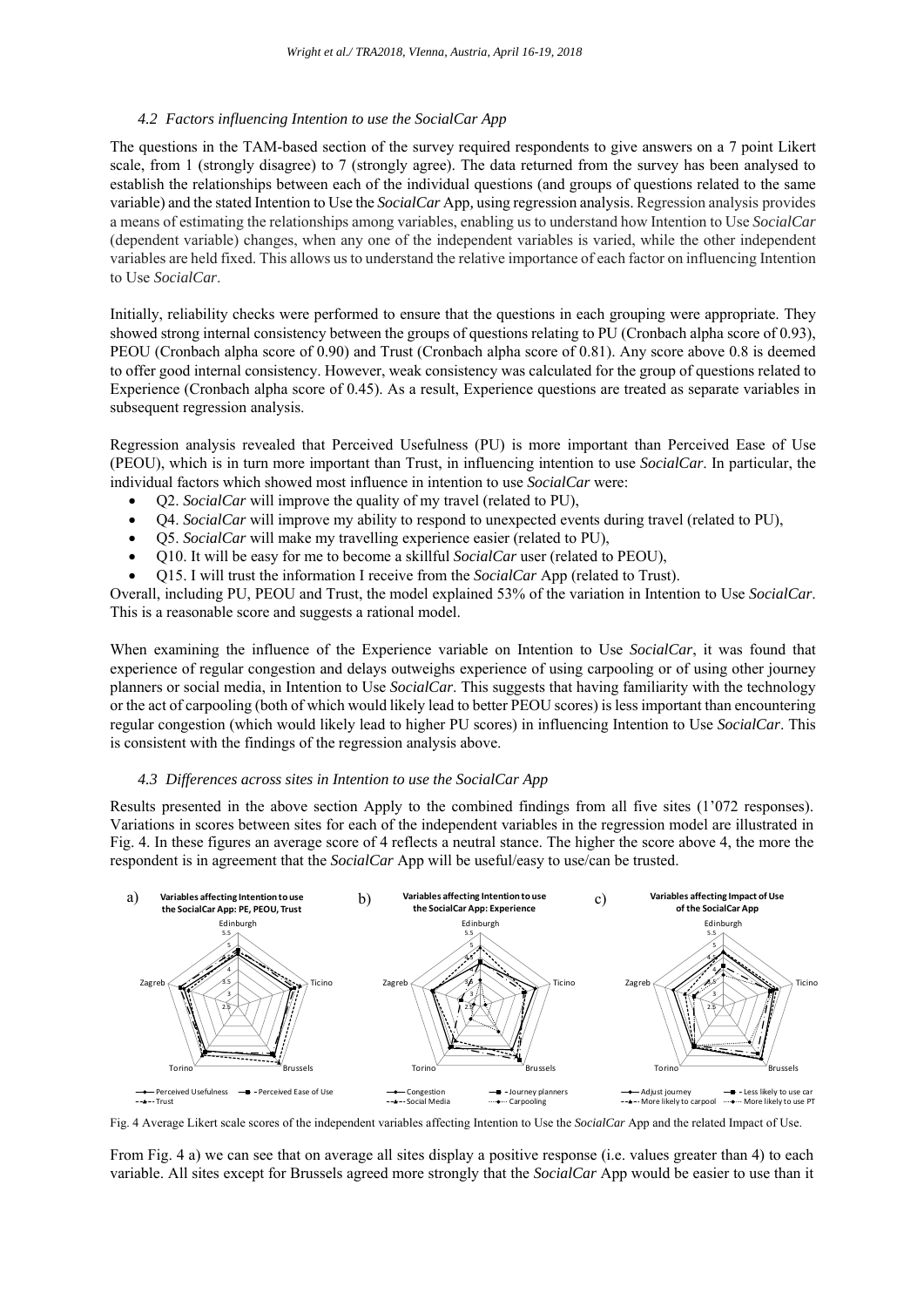would be useful. This is perhaps because Brussels experiences the worst travel delays for car drivers of the five test sites (INRIX, 2016) and has an extensive network of PT services which are segregated from the road congestion (Poelman and Dijkstra, 2015), providing the conditions in which *SocialCar* could be perceived as useful. The level of trust is relatively high in Brussels but lowest in Zagreb, reflecting the greater familiarity and acceptance of journey planners in Brussels (Fig. 4 b).

Fig. 4 b) also shows that previous experience with carpooling is low across all sites, although relatively higher at the Brussels and Edinburgh sites, where long established carpool services exist, supplied by nationwide operators (Liftshare in Edinburgh and Taxistop in Brussels). The most active social media users are the respondents from the Brussels and Edinburgh sites. Congestion is experienced at all sites, although this appears to be slightly less of a problem (in terms of perception) at the Edinburgh site.

Likert scores for respondents Intention to Use the *SocialCar* App are presented in Table 3. They suggest all sites display a positive agreement on Intention to Use the *SocialCar* App (average Likert scores always above 4), with Brussels displaying highest overall Intention, and Edinburgh lowest Intention, consistent with the PU ratings at these sites, which was identified as the variable most influencing Intention to use.

Table 3. Overall Intention to use the *SocialCar App*, expressed on a 7-point Likert scale.

| Intention to use <i>SocialCar</i> | Edinburgh | Ticino | Brussels | Torino | Zagreb | Average |
|-----------------------------------|-----------|--------|----------|--------|--------|---------|
| Average Likert scale score        |           | 4.64   |          | 4.59   | 4.49   | 4.63    |

To derive the likelihood of using the *SocialCar* App, we apply a set of conversion factors to the individual Likert scale responses, as shown in Table 4. If a Likert value of 1 to 3 is returned, then there is 'somewhat' to 'strong' disagreement that the respondent intends to use the *SocialCar* App. In such cases, we assume there is no likelihood that this respondent will actually use the *SocialCar* App. A value of 4 suggests there is neither disagreement nor agreement that the respondent intends to use the *SocialCar* App. As a result, we assume there is a slight likelihood (20%) that she will use the *SocialCar* App. The likelihood of use then increases linearly with increasing level of agreement, up to a value of 7 (strong agreement that the respondent intends to use the *SocialCar* App). A likelihood value of 80% is applied in this case since there may be ease of adoption barriers which limit 100% conversion from Intention to Use. Applying these conversion factors to the individual respondent data at each site, results in the % Intention to Use *SocialCar* presented in Table 5. This gives an average stated intention to use *SocialCar* of 35.8% of the respondents, with variations at site level from 32.3% in Edinburgh to 42.8% in Brussels.

Table 4. Factors Applied to Likert scale responses for Intention to use *SocialCar*, to derive the likelihood of using *SocialCar*.

|                                                                       | When I have access to <i>SocialCar</i> , I intend to use it (Strongly Disagree = 1 to Strongly agree = 7) |        |                 |     |        |        |         |  |  |  |  |
|-----------------------------------------------------------------------|-----------------------------------------------------------------------------------------------------------|--------|-----------------|-----|--------|--------|---------|--|--|--|--|
| Response                                                              |                                                                                                           |        |                 | 4   |        |        |         |  |  |  |  |
| Likelihood of using SocialCar                                         | $0\%$                                                                                                     | $0\%$  | $0\%$           | 20% | 40%    | 60%    | 80%     |  |  |  |  |
| Table 5. Intention to use <i>SocialCar</i> App derived for each site. |                                                                                                           |        |                 |     |        |        |         |  |  |  |  |
| Site                                                                  | Edinburgh                                                                                                 | Ticino | <b>Brussels</b> |     | Torino | Zagreb | Average |  |  |  |  |
| % Intention to use SocialCar                                          | 32.3%                                                                                                     | 35.3%  | $42.8\%$        |     | 35.6%  | 35.4%  | 35.8%   |  |  |  |  |

#### *4.4 Impact of Use and effects on mobility behaviour*

The average scores for the stated likely impacts of using the *SocialCar* App are shown in Fig. 4 c). All sites show a positive agreement (average Likert scores above 4) that they will be likely to adjust their journey based on the information *SocialCar* provides them, with Brussels respondents providing the strongest agreement on this. All sites also indicate some agreement that respondents will be more likely to carpool as a result of using the *SocialCar* App. This is again strongest in the Brussels site but weakest at the Zagreb site, possibly reflecting the current level of experience with carpooling at these two sites. Other than the Zagreb site, there is agreement that use of the *SocialCar* App has the potential to result in less use of the car. There is some positive agreement that use of the App will result in more use of PT at three sites: Ticino, Torino and Brussels.

We now analyse these statements in more detail, focusing in particular on increased likelihood to carpool and use PT, as a consequence of use of the *SocialCar* App. As an example, let us consider carpooling. In order to derive the actual likelihood of increasing carpooling through use of the *SocialCar* App, we apply a set of conversion factors to the 7-point Likert scale responses to the question "If I have access to SocialCar, I will be more likely to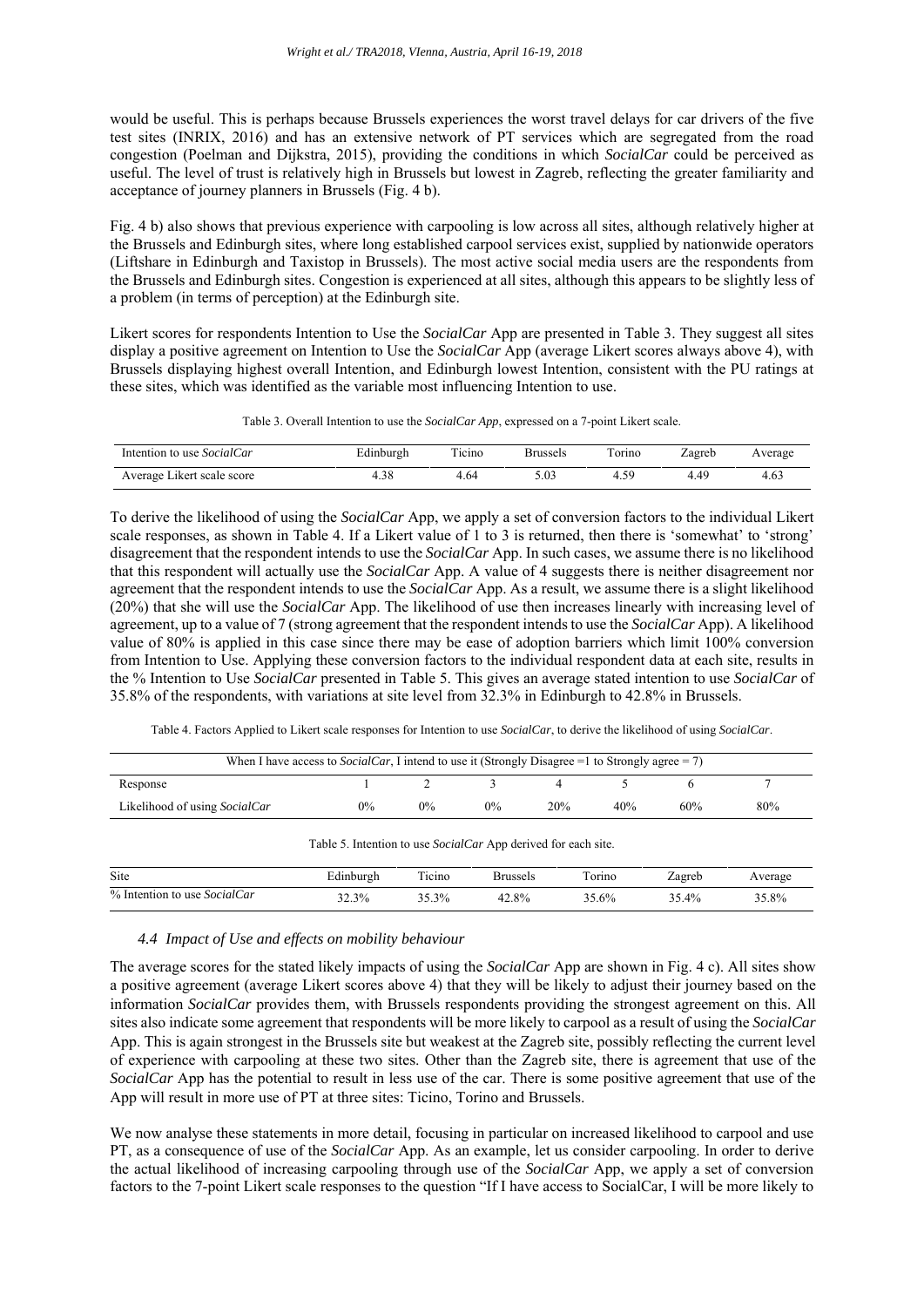carpool" (see Table 6). If a value of 1 to 3 is returned, then there is 'somewhat' to 'strong' disagreement that the respondent intends to increase carpooling activity through use of the *SocialCar* App. In such cases, we assume there is no likelihood that these respondents will carpool. A value of 4 suggests there is neither disagreement nor agreement that the respondent intends to increase carpooling activity through use of the *SocialCar* App. As it requires significant motivation and effort to actually change mobility behavior, a response of 4 is thought to be unlikely to result in any change in behavior and so a conversion factor of zero is again applied. For a response of 5 there is 'somewhat' agreement that the respondent is likely to increase carpooling through use of the *SocialCar* App and so a conversion factor of 25% is applied. The likelihood of carpooling increases linearly with increasing scores, up to a value of 7 (strong agreement). A likelihood value of 75% is applied in this case as other factors such as availability of suitable carpool matches affect ability to carpool. So, while respondents may strongly agree that they are more likely to carpool, physical availability of suitable services may be a barrier to actual use.

Table 6. Factors Applied to Likert scale responses to Impacts of Use of *SocialCar*, to derive actual increased likelihood of carpooling/PT use.

| If I have access to <i>SocialCar</i> , I will be more likely to carpool/use public transport (Strongly Disagree = 1 to Strongly agree = 7) |       |       |       |       |     |     |     |  |  |
|--------------------------------------------------------------------------------------------------------------------------------------------|-------|-------|-------|-------|-----|-----|-----|--|--|
| Response                                                                                                                                   |       |       |       |       |     |     |     |  |  |
| Increased likelihood of carpooling/using public transport                                                                                  | $0\%$ | $0\%$ | $0\%$ | $0\%$ | 25% | 50% | 75% |  |  |

By combining the responses to question on Intention to Use *SocialCar* and question 20 on likelihood of increased carpooling through use of *SocialCar*, and applying the appropriate conversion factors, we get an indication of the increased likelihood that a user will carpool. Following the same procedure to increased likelihood that a respondent will use PT, we obtain the results presented in Table 7: likelihood to use PT increases between 9% (Edinburgh) and 13% (Canton Ticino) of the respondents, and likelihood to carpool increases between 13% (Torino) and 18% (Brussels) of the respondents.

Table 7. Increased likelihood to carpool and use PT, due to use of *SocialCar*, for each site.

| Site                                             | Edinburgh | Ticino   | <b>Brussels</b> | Torino  | Zagreb   | Average |
|--------------------------------------------------|-----------|----------|-----------------|---------|----------|---------|
| % Increased likelihood of carpooling             | 14.1%     | 13.9%    | $17.6\%$        | $3.4\%$ | 14.5%    | 14.7%   |
| % Increased likelihood of using public transport | 8.7%      | $12.8\%$ | $12.2\%$        | 1.8%    | $10.4\%$ | $1.2\%$ |

#### *4.5 Variation in Intention to Use SocialCar by user type*

While the results presented in the above tables give some indications on the overall opinion at each site on the *SocialCar* App, its attractiveness and potential impacts, the aggregate nature of the data presented is of limited use in identifying likely levels of use of the *SocialCar* App and subsequent changes in travel behaviour as a result of using the App for different sections of society. For instance, although Zagreb displays the second lowest overall intention to use *SocialCar*, it also has the highest proportion of responses which were in strong agreement that they intended to use *SocialCar*. This highlights that this kind of aggregate presentation of results can miss important differences between types of user.

Examining variations by user and characteristics of their most frequent journeys, we get insights into which types of user and for which types of journey *SocialCar* is likely to provide the greatest attraction. The following Table 8 and Table 9 show variations with respect to average % Intention to Use given in Table 5, considering all the sites.

Table 8. Variation in % Intention to use *SocialCar* App, per socio-economic characteristics of the respondents and considering all sites.

|          | Variation respect to the average % Intention to use SocialCar |          |             |                |                                                     |                                    |                |           |      |      |                       |  |
|----------|---------------------------------------------------------------|----------|-------------|----------------|-----------------------------------------------------|------------------------------------|----------------|-----------|------|------|-----------------------|--|
|          | Gender<br>Age [years]                                         |          |             |                | Income $\lceil \frac{\epsilon}{\text{year}} \rceil$ | Comfort with smartphone technology |                |           |      |      |                       |  |
| Male     | Female                                                        | 18-24    | 25-34 35-54 |                | $55+$                                               | Below 50'000                       | Above $50'000$ | Excellent | Good | Fair | Poor                  |  |
| $+1.0\%$ | $-1.0\%$                                                      | $+5.3\%$ |             | $+0.8\%$ -1.7% | $-2.7\%$                                            | $+3.7%$                            | $-2.2\%$       | $+5.3\%$  |      |      | $+1.8\%$ -9.1% -21.8% |  |

Answers to the survey show there is little difference between male and female respondents, with males showing a 2% greater intention to use *SocialCar* (36.8% compared to 34.8%). Intention to Use *SocialCar* decreases with increasing age, with 18-24 year olds displaying a 41.1% Intention to Use, while those aged over 55 display a 33.1% Intention to Use. This might be related with both higher comfort with smartphone technology and with lower individual car ownership, by younger people. Those on lowest incomes also state a higher Intention to Use *SocialCar* (39.5%) than higher income respondents (33.6%). This might be related to the reduced need of owning a car, for *SocialCar* used, and the resulting money saving. Comfort with using smart phone App technology is the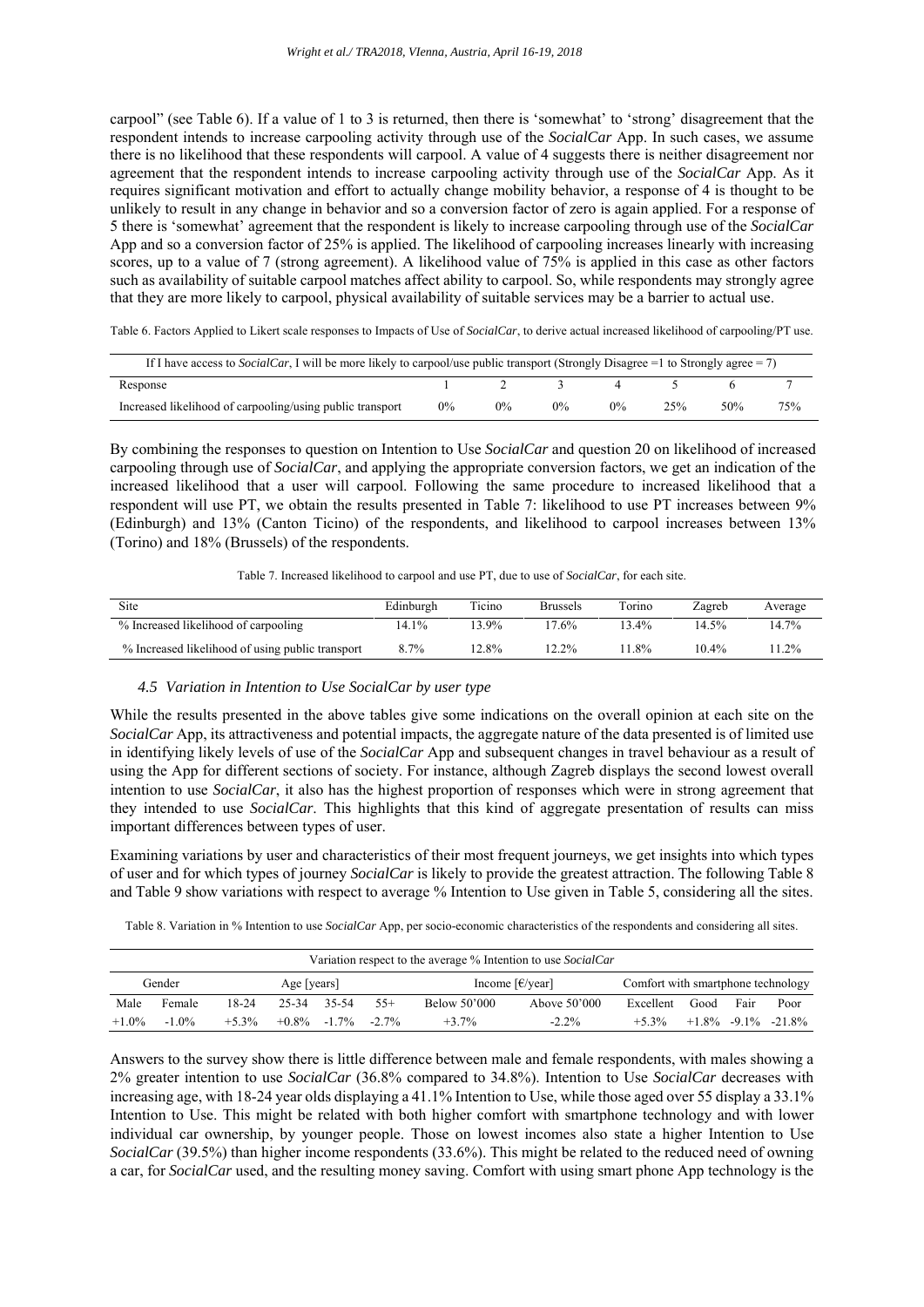most significant user characteristic affecting Intention to Use *SocialCar*. While those who describe themselves as having excellent comfort with smart phone App technology have a stated Intention to Use *SocialCar* of 41.1%, those with poor comfort in smart phone App technology have a stated Intention to Use *SocialCar* of only 14%. This is directly related to the fact that the whole *SocialCar* system depends on interactions via an App.

Table 9. Variation in % Intention to use *SocialCar* App, per stated mobility pattern of the respondents and considering all sites.

|                             | Variation respect to the average % Intention to use SocialCar |           |          |                              |            |             |          |                                          |         |         |  |  |
|-----------------------------|---------------------------------------------------------------|-----------|----------|------------------------------|------------|-------------|----------|------------------------------------------|---------|---------|--|--|
| Car ownership per household |                                                               |           |          | Most frequent Mode of travel |            |             |          | Travel time of the most frequent journey |         |         |  |  |
| No car                      | One car                                                       | Two or    | Car      | Train                        | <b>Bus</b> | Bicycle and | $0 - 20$ | 20-45                                    | $45-60$ | $60+$   |  |  |
|                             |                                                               | more cars |          |                              |            | Walk        | mins     | mins                                     | mins    | mins    |  |  |
| $+5.6%$                     | $+0.6%$                                                       | $-2.0\%$  | $-2.4\%$ | $+3.1\%$                     | $+8.9%$    | $-0.2\%$    | $-3.5\%$ | $-0.5\%$                                 | $+2.6%$ | $+5.3%$ |  |  |

Regarding car ownership, respondents living in no car households state a 41.4% Intention to Use *SocialCar*, while respondents from households with two or more cars have a 33.8% stated Intention to Use *SocialCar*. While this difference is substantial, it also shows that *SocialCar* is not only attractive to households without car access. Those respondents who currently travel by bus for their most frequent journey show the highest Intention to Use *SocialCar* (44.7%), while car users still state a 33.4% Intention to Use *SocialCar*. High Intention to Use by bus users might be related to the low average speed of buses and expected reduction in travelling times, while low Intention to Use by car drivers is symptomatic of the difficulty in changing individual mobility patterns and reducing individual car use: respondents using car as their most frequent mode of travel would get the greatest benefits from *SocialCar*, though they are the most reluctant to use it. Finally, survey respondents show that, as travel time of their most frequent journey increases, so does stated Intention to Use *SocialCar*: when journeys are short, there is less need to look for alternatives and multi-mode trips incur connection times which are relatively high, as a proportion of the overall journey time; instead, when travelling times are longer, connection times are a relatively smaller component of overall journey time, and multi-mode alternatives may result in shorter overall travel time if *SocialCar* can direct drivers to connect onto fast PT services for a significant part of the journey.

#### **5. Discussion and conclusions**

Lee et al. (2003) and Chuttur (2009) identify a set of limitations that are inherent to the TAM approach itself, and can be attributed to the *SocialCar* survey as well. They range from the short exposure to the technology before testing, to the lack of a longitudinal comparison over time (user's perceptions and intentions change over time, thus they should be measured over different periods of time), and to the self-selection bias of the respondents and lack of representativeness of the sample. We believe the most critical shortcoming is, however, that system use is estimated based on self-reported usage and stated intentions, instead of using actual use real data. In TAM-like approaches, the hypothesis is made that self-reported data reflect actual usage. However, self-reported use data is a subjective measure, thus often unrealiable in measuring actual use of a system. It is in fact a well-known phenomenon that respondents overstate their intentions in stated response surveys (due to hypothetical bias and non-commitment bias). Based on a review of the relevant literature, it is apparent that this overstating of intentions can range widely from 25% to 300% in extreme cases. A meta-analysis by Murphy et al (2005) selected 28 studies that yield a total of 83 observations for which the distribution of calibration factor (the ratio between hypothetical/stated preference and actual/revealed preference values) is skewed with a mean value of 2.60 (160% overstatement of intention) and a median value of 1.35 (35% overstatement of intention).

In such a context, it is very likely the case that a downward adjustment to the figures presented in this paper should be made when considering actual use of the *SocialCar* App and resultant changes in mobility behaviour. Within the *SocialCar* project, in Autumn 2017 real life testing is conducted in four cities (Edinburgh, Ticino, Brussels and Ljubljana), by inviting common citizens to download and use the *SocialCar* app for at least one month. Testers complete the same survey at the start of the test, before using the App (based on viewing the video described in this paper), and again at the end of the test, after they have experienced the real *SocialCar* App for an extended period for travel in their city. This field test will give us a clearer indication of the degree of downward adjustment to apply.

Keeping the above limitations in mind, we can however comment on the insights on social acceptance of *SocialCar* we gained so far. Willingness to use *SocialCar* and the likelihood of increasing carpooling trips combined with PT is highest amongst younger people (who tend to have the greatest comfort with smart phone technologies) without cars travelling longer distances. The cities which reveal the greatest opportunity are those with recurrent significant road congestion combined with good PT alternatives separated from the road network (e.g. Brussels). An existing well established carpool service or previous experience with carpooling is an advantage but not an